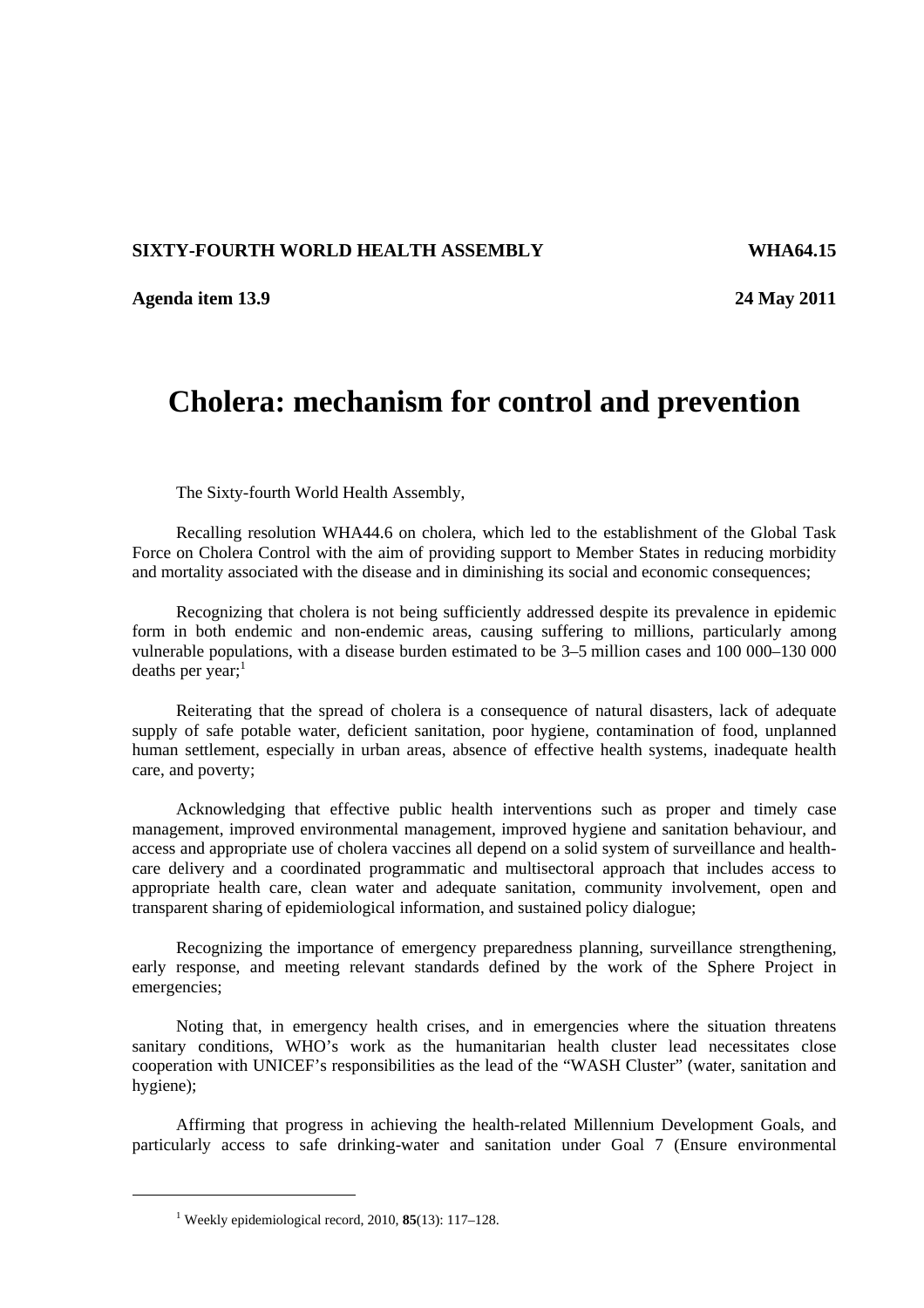sustainability), would decrease the occurrence and spread of cholera, and that improving prevention and control of cholera will have a positive effect on other diarrhoeal diseases;

Recognizing that control of cholera is now entering a new phase with the development of safe, effective and potentially affordable oral cholera vaccines, and that this approach is complementary to, and should not substitute for, the existing effective prevention and control measures that are based on improved access to potable water, sanitation and hygiene,

1. URGES all Member States:<sup>1</sup>

(1) to consider health, hygiene, water, sanitation and environmental issues as integral and interrelated parts of development policies and plans, and accordingly to allocate resources and undertake action, including health and hygiene education and public information in order to prevent the risks of cholera epidemics occurring or to diminish these risks, giving due attention to the situation and needs of population groups most at risk;

(2) to strengthen surveillance and reporting of cholera in accordance with the International Health Regulations (2005), and effectively to integrate surveillance of cholera into overall surveillance systems by building local capacities for data collection and analysis and encompassing information on crucial determinants such as water sources, sanitation coverage, environmental conditions and cultural practices;

(3) to work towards mobilizing sufficient technical and financial resources for coordinated and multisectoral measures for preparation, prevention and control of cholera, as well as other diarrhoeal diseases, in both endemic and epidemic situations, within the framework of health system strengthening and sector-wide approaches, and in the spirit of international solidarity;

(4) to involve the community and to scale up advocacy measures in view of the intersectoral nature of the disease;

(5) to refrain from imposing on affected or at-risk countries any trade or travel restrictions that cannot be justified on the grounds of public health concerns, in line with Article 43 of the International Health Regulations (2005);

(6) to undertake planning for and give consideration to the administration of vaccines, where appropriate, in conjunction with other recommended prevention and control methods and not as a substitute for such methods;

2. REQUESTS the Director-General:

(1) to strengthen and enhance measures to ensure that the Organization continues to respond expeditiously and effectively to the needs of the countries affected by or at risk of outbreaks of cholera;

(2) to revitalize the Global Task Force on Cholera Control and to strengthen WHO's work in this area, including improved collaboration and coordination among relevant WHO departments and other relevant stakeholders;

l

<sup>&</sup>lt;sup>1</sup> And, where applicable, regional economic integration organizations.